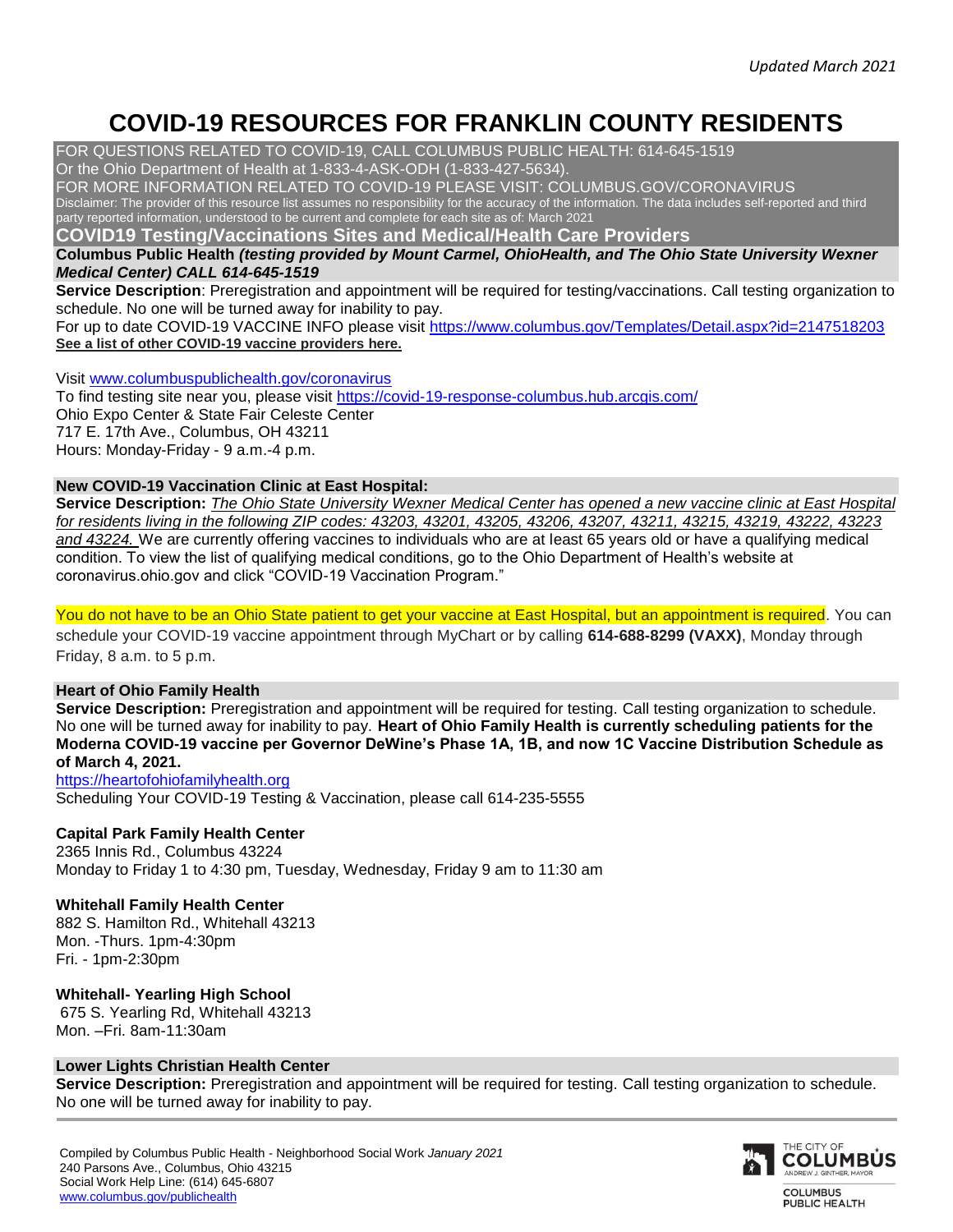**Call:** 614-274-1455 **Visit:** <https://llchc.org/covid19> **Location:** Lower Lights at Mount Carmel West 777 W. State St., Columbus 43222

# **Testing Hours:**

Tuesdays from 2pm-4pm Fridays 8:30 am-11:30 am

#### **NOW also providing vaccinations at this location, please visit<https://llchc.org/covid19vac/> to schedule an appointment when it's your turn!**

## **PrimaryOne Health**

**Service Description:** Pre-registration and appointment will be required for testing**.** Call testing organization to schedule. No one will be turned away for inability to pay. **\*Please Note: PrimaryOne Health is the only location testing those without symptoms.** Visit [www.primaryonehealth.org/covid19testing](http://www.primaryonehealth.org/covid19testing) for more information.

## **PrimaryOne Health at Health and Wellness Center**

2300 W. Broad St., Columbus 43204 **Phone**: 614-645-2300 or 614-645-5500 **Hours:**Monday, Wednesday, & Friday, 9a.m.-1p.m.

## **PrimaryOne Health at the John R. Maloney Health and Wellness Center**

1905 Parsons Ave., Columbus 43207 **Phone:** 614-586-4159 or 614-645-5500 **Hours:** Monday, Wednesday, & Friday, 9a.m.-1p.m.

#### **PrimaryOne Health**

3433 Agler Rd., Suite 2800 Columbus 43219 **Phone:** 614-645-1600 or 614-645-5500 **Hours:** Monday, Wednesday, & Friday, 9a.m.-1p.m.

#### **PrimaryOne Health at St. Stephens Community House**

1500 E. 17th Ave., Columbus 43219 **Phone:** 614-645-2700 or 614-645-5500 **Hours:** Monday, Wednesday, & Friday, 9a.m.-1p.m.

#### **Equitas Health**

**Service Description:** Pre-registration and appointment will be required for testing. Call testing organization to schedule. No one will be turned away for inability to pay. **We are now scheduling COVID vaccine appointments for the following people from CDC Phases 1B, 1C, 1D, 2A, & 2B Phone:** 614-300-2334 **Visit:** [https://equitashealth.com](https://equitashealth.com/) **Location:** King-Lincoln Medical Center- 750 E. Long St., Columbus 43203

Telehealth Screening: Monday-Friday, 9a.m.-1p.m. **Hours:** Testing: Monday-Friday, 11a.m.-3p.m.

#### **Southeast Healthcare**

**Service Description:** Pre-registration and appointment will be required for testing. Call testing organization to schedule. No one will be turned away for inability to pay. **Service Description: Phone:** 614-360-0160 **Location:** 86 N. Front St., Columbus 43215 **Hours:** Mon., Wed., Fri. – 1-4 p.m

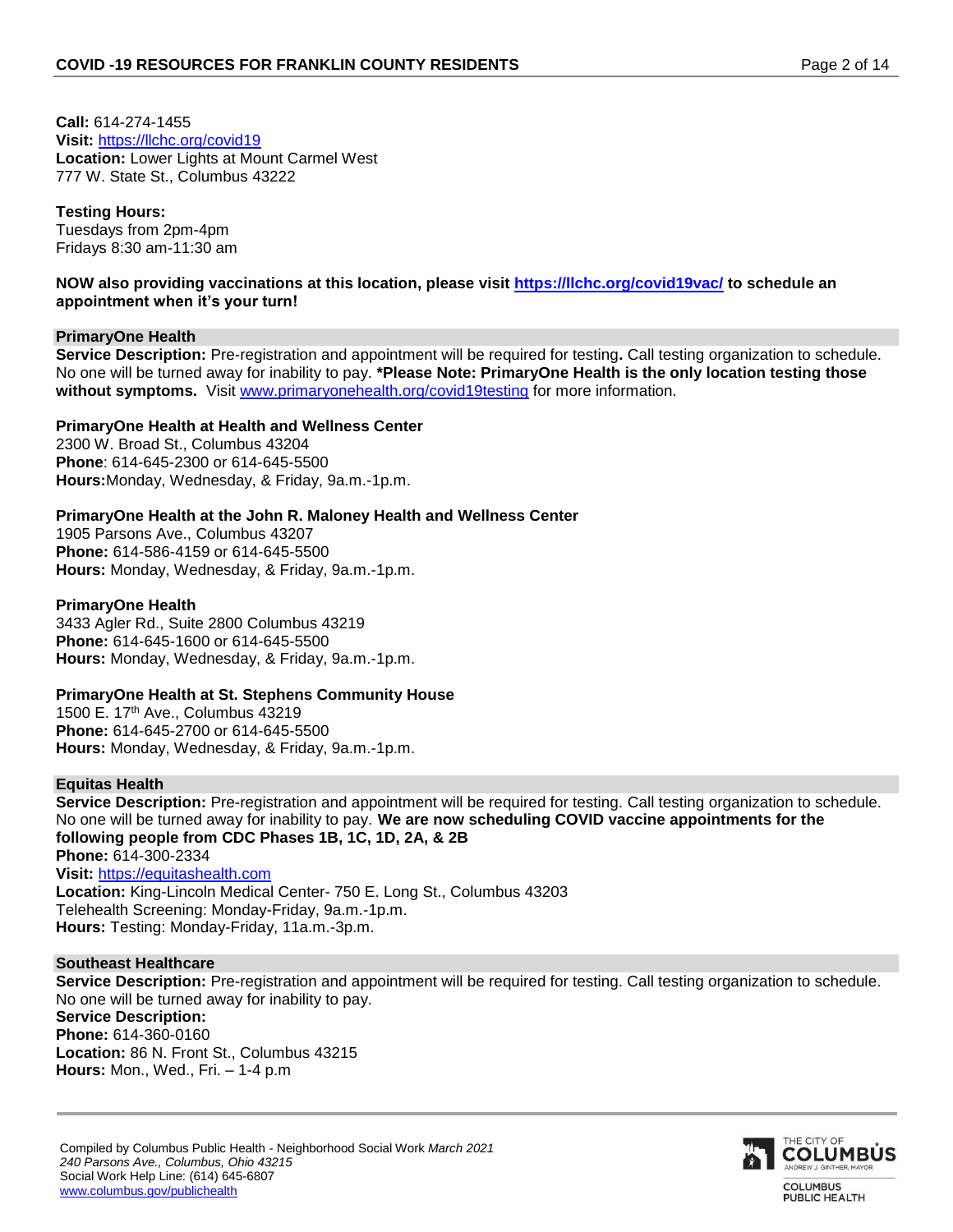# **CVS Pharmacy—COVID-19 Testing**

**Service Description:** Drive-thru COVID-19 testing **by appointment**. <https://www.cvs.com/minuteclinic/covid-19-testing>

#### **Southeast Inc.**

**Services Description**: Southeast Healthcare, a comprehensive provider of community mental health, primary care, dental, alcohol and drug, vocational, housing and homeless. Accepting new patients in need of primary care doctor and testing for COVID19 **Hours**/**Location:** Serving 43215, 43223, 43205. Call for specific locations, hours and current service being provided. **Phone:** 614-225-0980

#### **OSU Total Health and Wellness**

**Services Description**: Accepting new patients in need of primary care doctor and testing for COVID19. **Phone:** 614-685-9994 **Location:** 543 Taylor Ave Columbus, OH 43203 [http://nursing.osu.edu](http://nursing.osu.edu/)

# **COVID TESTING FOR OSU STUDENTS, FACULTY/STAFF MEMBERS**

OSU students, faculty members/staff that have questions about COVID testing requirements and to determine if a test should be ordered should call the OSU office of student life at **Phone:** 614-292-4321 or email at: shs@osu.edu.

**Student Life FAQs**: Coronavirus (COVID-19) questions follow this link: [https://studentlife.osu.edu/articles/student-life](https://studentlife.osu.edu/articles/student-life-faqs-coronavirus-covid-19/)[faqs-coronavirus-covid-19/](https://studentlife.osu.edu/articles/student-life-faqs-coronavirus-covid-19/)

*Complete medical visits or COVID-19 testing are not provided, only vaccines. Additional health care services are available at some schools. Please call (614) 355-2590 for more information. Visit the "Mobile Care" tab on this page to view the Mobile Care summer schedule.*

# **Warming Centers Locations –Columbus, OHIO Winter 2021**

[..\Warming Center Schedule as of 02-02-21.pdf](file:///C:/Users/muabdi-harroud/Desktop/Warming%20Center%20Schedule%20as%20of%2002-02-21.pdf) (right click)

Questions? Contact Columbus Coalition for the Homeless – 614-625-2162 or email [columbuscoalitionhomeless@gmail.com](mailto:columbuscoalitionhomeless@gmail.com)

# **Columbus City School Winter Programming**

# **CCS PARTNERS WITH COLUMBUS RECREATION & PARKS DEPARTMENT**

**Service Description:** Columbus City Schools announced that it is partnering with Columbus Recreation and Parks to support the educational development of our city's youth. Columbus Recreation and Parks Department will have Active Learning Points at many community centers, where students can bring their computer – or access a computer if needed – to complete and get assistance with schoolwork. The department also will have Physical Activity Sites where kids can participate in structured activities to help them stay active.

Please visit<https://www.columbus.gov/recparkscovid19/> for up to date information.

# **Columbus City School FUEL UP**



COLUMBUS Columbus City Schools Fuels Up students by providing free breakfast and lunch for the 2020-2021 school year. At a Fuel Up! meal site, additional meals for children are served. A Fuel Up! Grab and Go meal site is any CCS high school (excluding Columbus Downtown and Fort Hayes campus). Families pick up 5-day meal packs every Wednesday at a Fuel Up! site at two times: **11 a.m. to 1 p.m & 4 p.m. to 6 p.m.** 

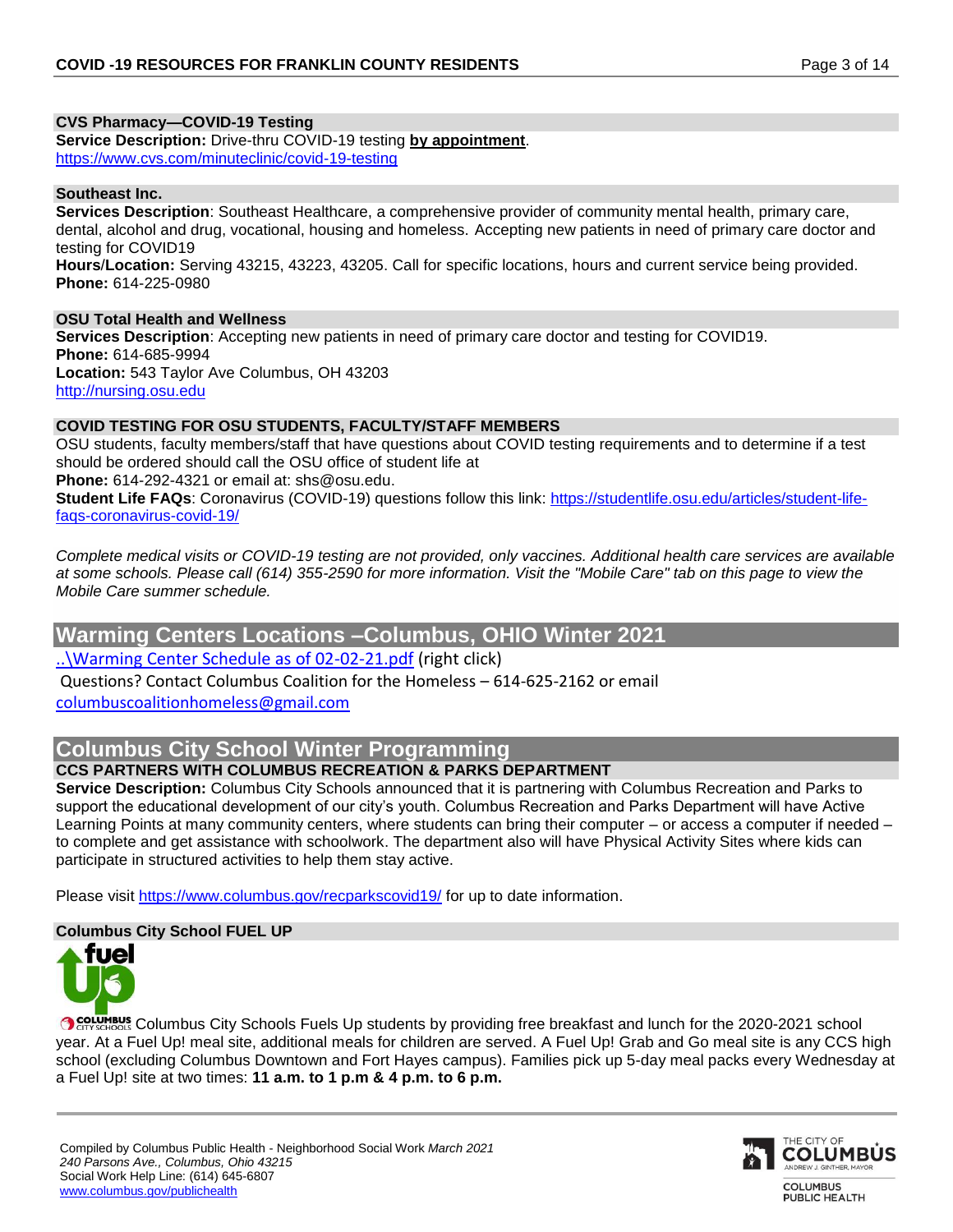Any child age 18 and under (including non-CCS student) can receive meals during one of these times at a meal site. Families have the choice of two types of 5-day meal packs there:

A shelf-stable meal pack that does not require refrigeration or heating, OR A fresh meal pack that includes refrigerated food items such as sandwiches, fruits, and vegetables. CCS will operate all of its 18 Fuel Up! sites around the city unless staffing challenges force us to close sites.

If there is a reduction in staff due to leaves of absence or quarantine orders, the District will close some sites.

#### **Summer CAMPS**

**Service Description:** CRPD has a new site for all summer camps. It's time to register!<https://crpdcamps.com/>

#### **The Boys & Girls Club of Columbus**

**Service Description:** Club sites are open and providing students with online learning and programming. For member sign up and/or additional information, please visit<https://www.bgccentralohio.org/>

1108 City Park Avenue Suite 301 Columbus, OH 43206 Phone: (614) 221-8830 Fax: (614) 221-1225 info@bgccentralohio.org

#### **Columbus Metropolitan Library**

**Service Description:** COVID-19 CORONAVIRUS RESPONSE

#### **LIBRARY SERVICES UPDATE**

Starting Monday, Feb. 8: We're open for browsing and limited services at most locations! Curbside Pickup is still available everywhere too. The New Albany Branch is open for Drive-Up Pickup only during its renovation, expected to be completed this spring. The Marion-Franklin Branch will reopen Feb. 8 with limited hours.

See HOW CURBSIDE PICKUP WORKS for the details. **FACE COVERINGS ARE REQUIRED TO ENTER**

With our Limited Services, come in to:

- Browse the shelves to pick out your items
- Pick up items on hold.
- Get Grab & Go Books.
- Return items.
- Use a computer (60-minute limit).
- Reserve a table.
- Print, copy, scan and fax.
- Get in-person Job Help and Homework Help at limited locations (see below).
- Get Job Help

Get Job Help at our Franklinton and Hilltop branches. Services include job search help, technology skills training and information about how to connect with local resources and the state unemployment office. Get Homework Help

K-12 students can get in-person Homework Help after school at our Karl Road and Reynoldsburg branches. Online Homework Help is available 7 days a week on our School Help page.

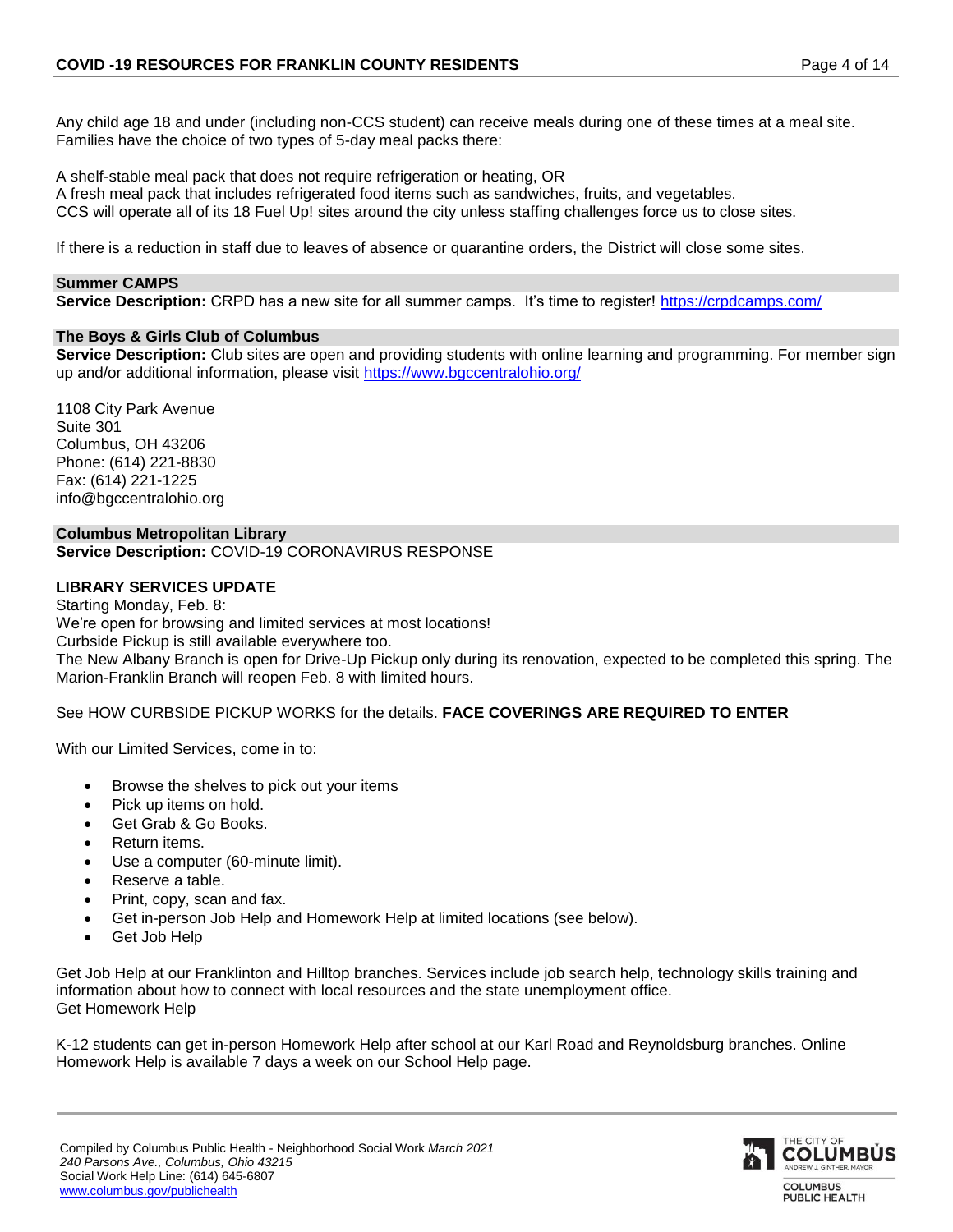# **GENERAL INFO/RESOURCES**

#### **Dial 2-1-1**

**Service Description:** If you need assistance finding food, paying for housing bills, accessing free childcare, or other essential services, visit 211.ord or dial 211 to speak to someone who can help.

You may also find it helpful to visit [https://www.findhelp.org-](https://www.findhelp.org/)--social service resource search engine that pinpoints assistance through zip codes.

#### **CITY OF COLUMBUS 311**

**Live calls to 311 are back!** : Call 311 and speak to a customer service representative Monday to Friday from 8AM to 5PM. Requests for service can also be submitted online at 311.columbus.gov, or use the My Columbus mobile app, and by e-mail to [311@columbus.gov.](mailto:311@columbus.gov)

**Central Ohio Latino Health and Social Services Directory**

**Service Description:** This guide should serve as a resource for community members and leaders to learn and utilize the wide array of health and social services available to the Hispanic/Latino community in Central Ohio. [Central Ohio Latino Health and Social Services Directory FINAL April 2020.pdf](file:///C:/Users/muabdi-harroud/Desktop/Central%20Ohio%20Latino%20Health%20and%20Social%20Services%20Directory%20FINAL%20April%202020.pdf)

# **Prescription & Medicaid Resources <https://medicaid.ohio.gov/>**

**MARKETPLACE COVERAGE AND CORONAVIRUS**

**Service Description: You can enroll in or change plans now, or see if you qualify for Medicaid or CHIP. For more information please visit,<https://www.healthcare.gov/>**

#### **CareSource**

.

**Service Description:** 24-hour Nurse Hotline is still operating.

**Phone:** 1-866-206-0554 or 1-800-488-0134.

**Hours:** 7:00 AM to 7:00 PM.

Our newer change is the *Ohio Department of Medicaid has announced Medicaid Renewals are not being processed at this time. Medicaid coverage will not be lost for non-renewal.* Please visit their website regarding their telemedicine policy. Members can have a doctor's appointment without leaving their home

#### **Buckeye Health Plan Member Coronavirus Information**

**Service Description:** 24-hour Nurse Hotline. For more information, please visit <https://www.buckeyehealthplan.com/member-coronavirus-information.html> for more information about member services and information. **Phone:** 1-866-246-4356

**Hours:** 8:00am-5:00pm Monday-Friday

#### **Paramount Advantage**

**Service Description:** 24-hour Nurse Hotline. For more information, please visit <https://www.paramounthealthcare.com/covid-19/> **Phone:** 1-800-462-3589 **Hours:** 8:00am-5:00pm Monday-Friday

**Molina Healthcare Service Description:** 24-hour Nurse Hotline and virtual care. For more information <https://www.molinahealthcare.com/members/oh/en-US/hp/medicaid/overvw/coverd/virtual-care> **Phone:** 1-(888) 483-0760. **Hours:** 8:30am-5:30pm Monday-Friday

**United Healthcare Community Plan**

**Service Description: <https://www.uhccommunityplan.com/covid-19> Phone:** 1-844-813-7805 **Hours:** 8 a.m. to 8 p.m. local time, 7 days a week.

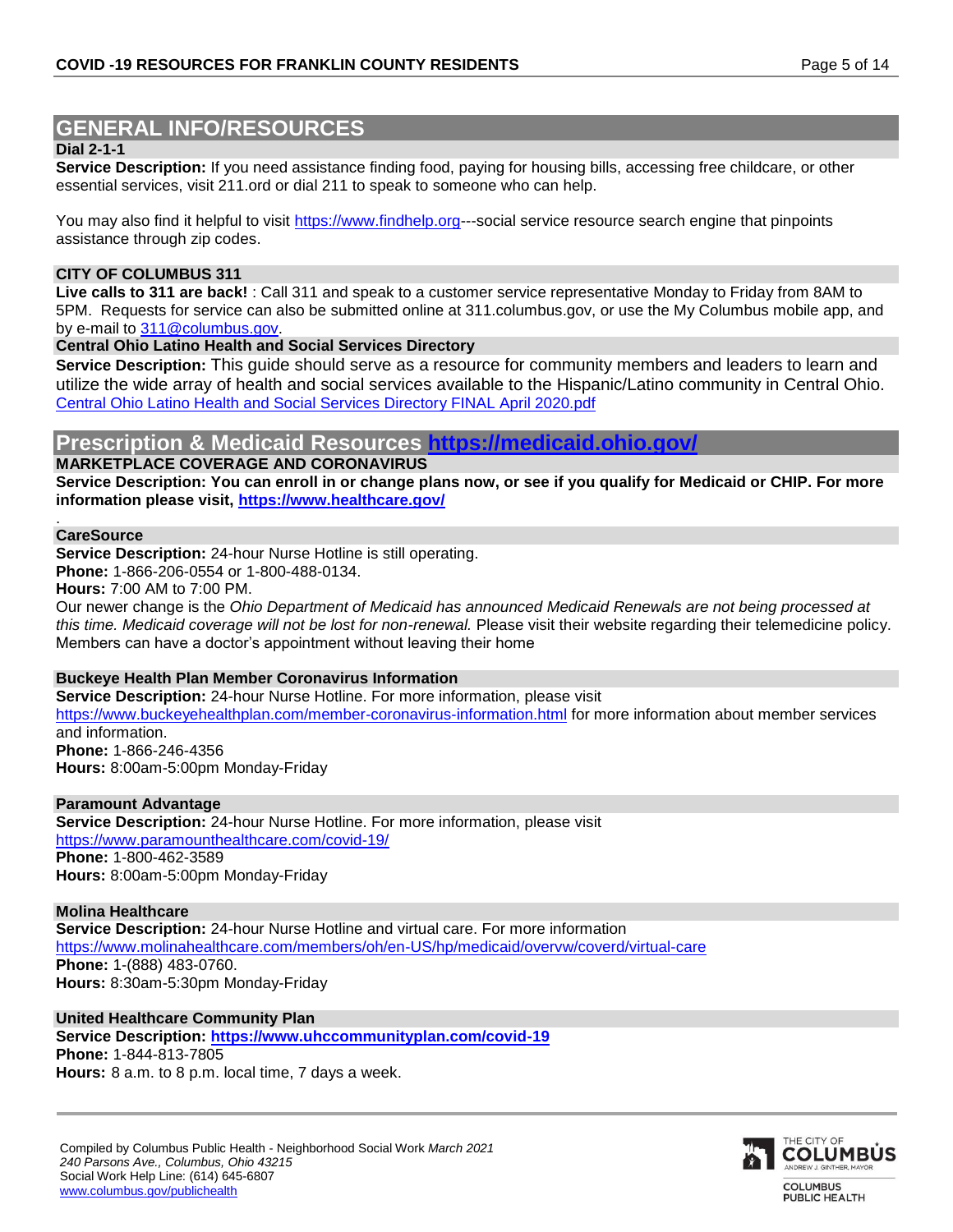#### **Prescription Delivery- ScriptDrop**

**Service Description:** Text DELIVER to 727478 to have prescriptions delivered from any pharmacy (during COVID-19) for an \$8 delivery fee. Requests placed before 11:00am can be delivered same day after 2:00pm.<https://scriptdrop.co/> **Phone:** 614-641-0648

#### **Charitable Pharmacy of Central Ohio**

**Service Description:** Provides medication, health screenings, health and wellness education, medication counseling, and social program referrals at no cost for low-income, uninsured, and underinsured Franklin County residents. **Phone: (**614) 227-0301

#### **Hilltop USA**

**Service Description:** Website with general information about resources and community response to COVID-19**.** <http://hilltopusa.org/covid-19/>

#### **BIO ONE- Cleaning Services**

**Service Description:** Coronavirus Cleaning and Disinfection Services Bio-One specializes in all types of extreme cleaning including blood, unattended death, homicide, suicide, hoarding, and feces cleanup throughout Columbus and surrounding areas. [www.bioonecolumbus.com](http://www.bioonecolumbus.com/) **Email**: [Info@BioOneColumbus.com](mailto:Info@BioOneColumbus.com)

# **Phone:** 614-743-1795

**Mailing Address**: 3000 E. Main St. #151 Columbus, OH 43209

# **Transportation—COVID-19 Vaccine**

#### **Ohio Medicaid COVID-19 Testing and Vaccination Transportation Support**

**Service Description:** If you receive your Medicaid coverage through an MCO (Aetna, Buckeye, CareSource, Molina, Paramount, or United HealthCare), you can get help with transportation to and from a COVID-19 testing or vaccination site through your MCO or your local County Department of Job and Family Services (JFS) agency. **For more information, please visit** [https://medicaid.ohio.gov/Portals/0/COVID19/Ohio-Medicaid-COVID-Testing-and-](https://medicaid.ohio.gov/Portals/0/COVID19/Ohio-Medicaid-COVID-Testing-and-Vaccination-Transportation-Support.pdf)[Vaccination-Transportation-Support.pdf](https://medicaid.ohio.gov/Portals/0/COVID19/Ohio-Medicaid-COVID-Testing-and-Vaccination-Transportation-Support.pdf)

#### **Columbus StandUP**

**Service Description: Columbus StandUP**—FREE ride to COVID-19 Vaccine <https://columbusstandup.org/vaccine>

#### **Senior Options**

**Service Description:** Free Transportation Available to Vaccination Sites. To arrange transportation, call (614) 525-6200, 9:00 a.m. – 4:30 p.m. You must have a vaccine appointment scheduled before calling. For more information, please visit<https://officeonaging.org/resources/files/newsArchive/VaccineTransportation2.5.21.pdf>

# **Women, Children and Infants**

#### **Maternal and Child Health at Columbus Public Health**

**Service Description:** Maternal & Child Health Home Visiting Programs are dedicated to promoting healthy mothers, babies and families. **Phone** (614) 724-BABY.

## **CelebrateONE**

**Service Description: CelebrateOne** connectors are still taking referrals. Anyone needing assistance with transportation to a prenatal appointment, a crib and or other baby items. **All services are at no cost to the client. Visits are made to clients in their own homes or other locations as arranged. Phone:** 614-570-3592

**Email:** [SLPosten@columbus.gov](mailto:SLPosten@columbus.gov)

#### **WIC –WOMEN, INFANT, & CHILDREN**

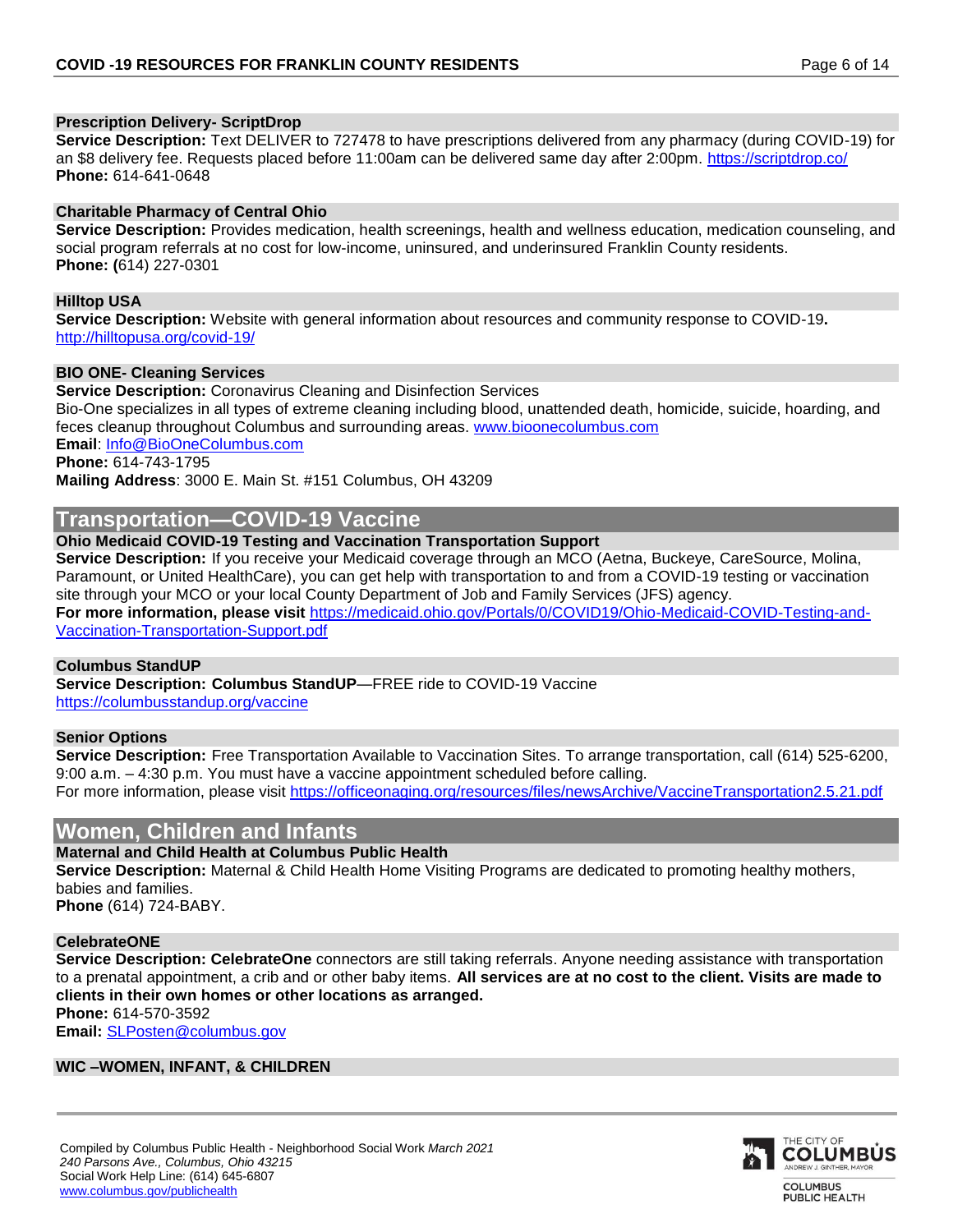Locations: Our St. Stephens WIC site is scheduled to change locations in early 2021! The new clinic, Linden Park WIC, is located at 1254 Briarwood Avenue Columbus, Ohio 43211 and is a good location for families in the 43211, 43219, 43224 zip codes. The phone number will remain 614-645-8306.

To search for the clinic closest to your zip code, https://www.signupwic.com/. Please call 614-645-7280 if you need assistance contacting your local WIC clinic.

# **The Alp Foundation "Achieving Life's Path"**

**Service Description**: A nonprofit organization serving Columbus, OH community. Sserving anyone in Columbus, OH that is able to provide proof of identification. Services provided include gas cards, grocery cards, utility assistance, hygiene kits, diapers & wipes, and COVID-19 prevention kits. If you are in need of assistance, please go online to alpfoundation.info to apply or call 614-632-2579.

# **POEM (Perinatal Outreach and Encouragement for Moms)**

**Service Description:** Offer free of charge services including Mom-to-mom support over the phone, online or in groups with a casual, open session format. Referrals to specialized health care providers and community resources. An unbiased, central source of information and support.

**Phone: 614-315-8989**, mom to mom support line is available 7 days a week. If your call is directed to voicemail all messages requesting support are returned within 24 hours.

# **Respectful Ways**

**Service Description:** Respectful Ways is offering free online social-emotional learning curriculum. While schools are closed for Coronavirus, they are giving FREE access to Prek-12 online programming to any school or camp in need of digital SEL Curriculum. If you are a Teacher, Administrator, Program Leader or Parent/Guardian, use the coupon code Corona-free3 for free access to up to 3 modules. (Though you may purchase as many as you need.

o You can find more information here: [www.respectfulways.com](http://www.respectfulways.com/) or if you prefer immediate help or aren't sure which modules will best meet your student's needs? Call them at 678-464-0962.

# **Older Adult Response and Resources for Seniors**

# **Senior Options**

**Services:** Any Franklin County resident 60 or over who is struggling to access food while sheltering in place is eligible to receive home delivered meals. Now through December 30, 2020, Franklin County Senior Options will not require income verification to receive home delivered meals. To request the meals, and other available services, call Senior Options at **Phone:** 614-525-6200, Monday to Friday, 9:00 a.m. to 4:30 p.m.

**\*\*\* Franklin County Office on Aging will provide free transportation to adults 80 years of age or older in Phase 1B who have scheduled a COVID-19 vaccine appointment. To arrange transportation or have additional questions, call (614) 525-6200, 9:00 a.m. – 4:30 p.m. You must have a vaccine appointment scheduled before calling. \*\*\***

# **Clintonville-Beechwold Community Resources Center (CRC)**

**Service Description:** Older adults in greater Columbus in need of necessity bags. Potential items include: Paper towels, Soap, Toilet paper, Disposable Thermometer, Gloves, Shelf stable food & snacks. If you have any questions or concerns please contact Christine Happel at: [christine.happel@clintonvillecrc.org](mailto:christine.happel@clintonvillecrc.org)

**Phone:** 614-268-3539 for delivery or pick up.

**Address:** 3222 N. High St Columbus, OH 43202 for delivery or pick up.

**Hours:** Delivery on Tuesdays & Thursdays between 9am-5pm. Pick up at CRC Monday-Friday between 9am-5pm.

# **The Friendly Phone Line**

**Service Description**: available to older adults in greater Columbus who are looking for friendly conversation and social connection. The Friendly phone-line is intended to be a touch point to combat loneliness in our community during this unprecedented time of social distancing. These calls are **not** intended to be a space to provide counseling, case management, or health information/recommendations.

#### **Phone**: 614-993-3614

**Hours:** Older adults may call Monday - Friday, between 9am-5pm

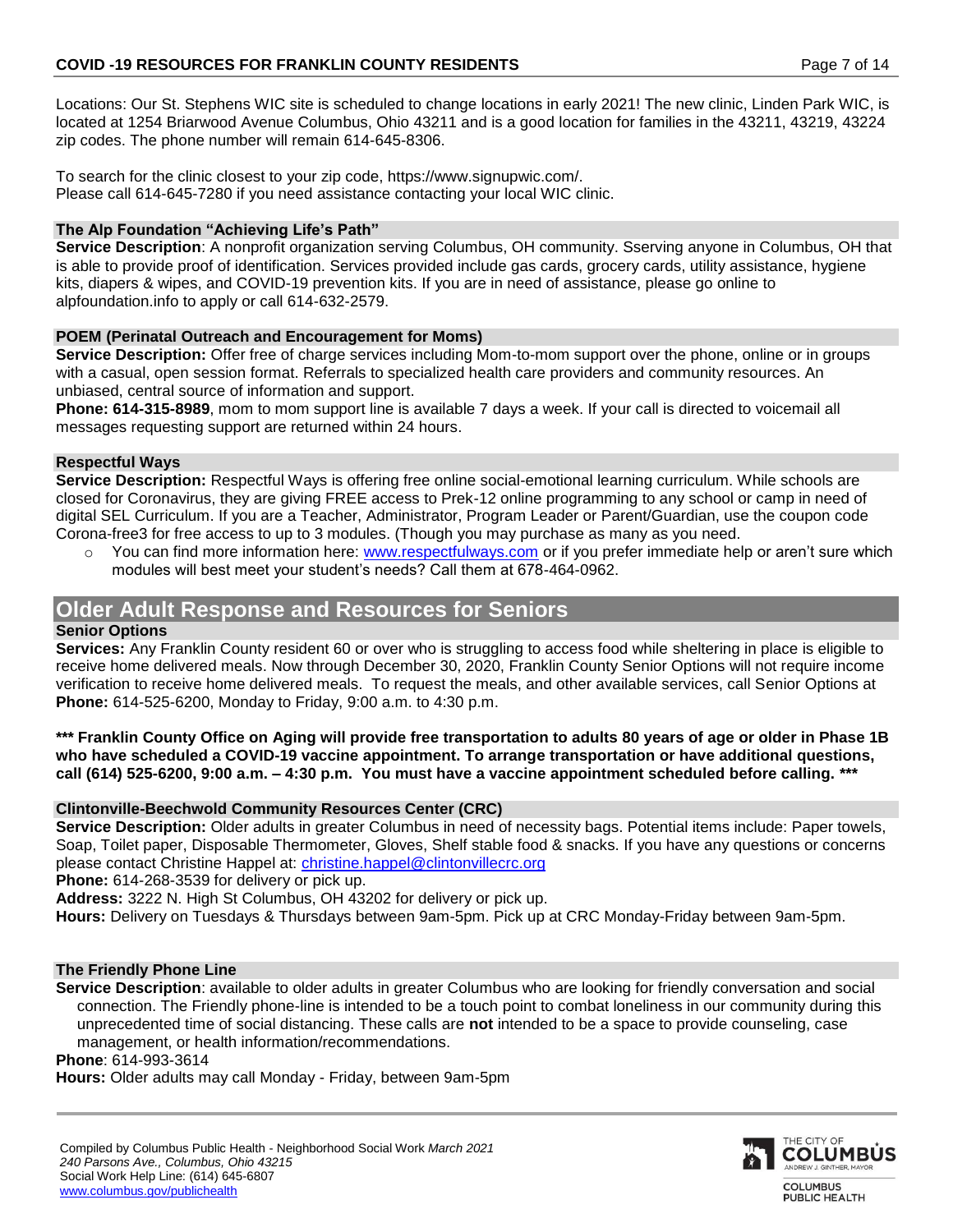#### **LifeCare Alliance**

**Service Description**: Meals-on-Wheels: Hot, nutritious home-delivered 365 days a year for homebound older adults or medically challenged neighbors who are 60 years old and unable to prepare meals for themselves.

**Eligibility:** Over the age of 60 years old. If you reside in the following counties (Franklin, Madison, Marion, Logan, and Champaign.) Homebound, i.e. if you no longer can drive nor take public transportation. Lives alone or is home doing the day along without any other assistance. If you have any ailment that prevents you from being able to prepare healthy meals for yourself.

#### **Enrollment Process for Short Team Pandemics meals is as follows:**

- Over the age of 60 and If you reside in the following counties (Franklin, Madison, Marion, Logan and Champaign)
- If you're shut in due to the outbreak, you can receive five frozen meals delivered weekly until the pandemic is lifted

**Phone:** 614-278-3130 or go to [www.lifecarealliance.org](http://www.lifecarealliance.org/) and click on the referral tab and complete the referral application and it will be sent directly to our Customer Service Intake Team.

#### **Salvation Army**

**Services:** Seniors age 60 and over who meet income guidelines of 130% of the Federal Poverty Level and live in Franklin County are eligible to receive a monthly senior food box. For more information call (614) 437-2134.

## **Gladden Community House**

**Services:** Food delivery to homebound seniors, case management services and socialization outings for seniors living in Franklinton: 43222, 43215 west of the river and 43223. **Phone:** (614) 227-1600

# **Court Filings/Hearing Updates, Mediation Services, & Legal Aid**

**Franklin County Municipal Court- Court Operations During COVID-19 Pandemic** Franklin County Municipal Court's Self Help Center will only offer assistance via online chat function Mon-Fri 9am - 3pm. Website with chat function: [http://www.fcmcselfhelpcenter.org/](https://nationwidechildrens.us4.list-manage.com/track/click?u=d9b519b0e779595bba9186f6d&id=5e7ba849da&e=32fbda5355)

**Traffic Arraignments in Courtrooms 1A, 1B, and Eviction Hearings in Courtroom 11B will be heard at the Columbus Convention Center until further notice.** 

You **must wear a face covering** that will protect against the spread of the COVID-19 virus to be admitted to the Columbus Convention Center. **Phone:** Traffic cases- (614) 645-8186 Eviction cases- (614) 645-7235 **Location:**  Main Concourse Entry B Meeting Rooms 400 North High Street Columbus, Ohio 43215

# **The Legal Aid Society of Columbus**

**Service Description:** The Legal Aid Society of Columbus (LASC) exists to provide assistance and guidance to those attempting to navigate our complex legal system. In order to qualify for services at The Legal Aid Society of Columbus, you must meet income and resource limits. The intake staff here at LASC will answer any questions that you may have about your eligibility and will assist you by finding an attorney in our office able to help resolve your problem.

**Intake Phone:** 614-241-2001 or online application at<https://onlineintake.oslsa.org/?blsid=112> **Hours:** Our Intake Line is open Monday through Friday from 9:30 a.m. to 3:30 p.m.

#### **Columbus Mediation Services Inc**

**Service Description:** Covid-19 Virus and Eviction Mediation Services **Phone:** (614) 228-7191 ext. 13 **Hours:** 9:00am-5:00pm

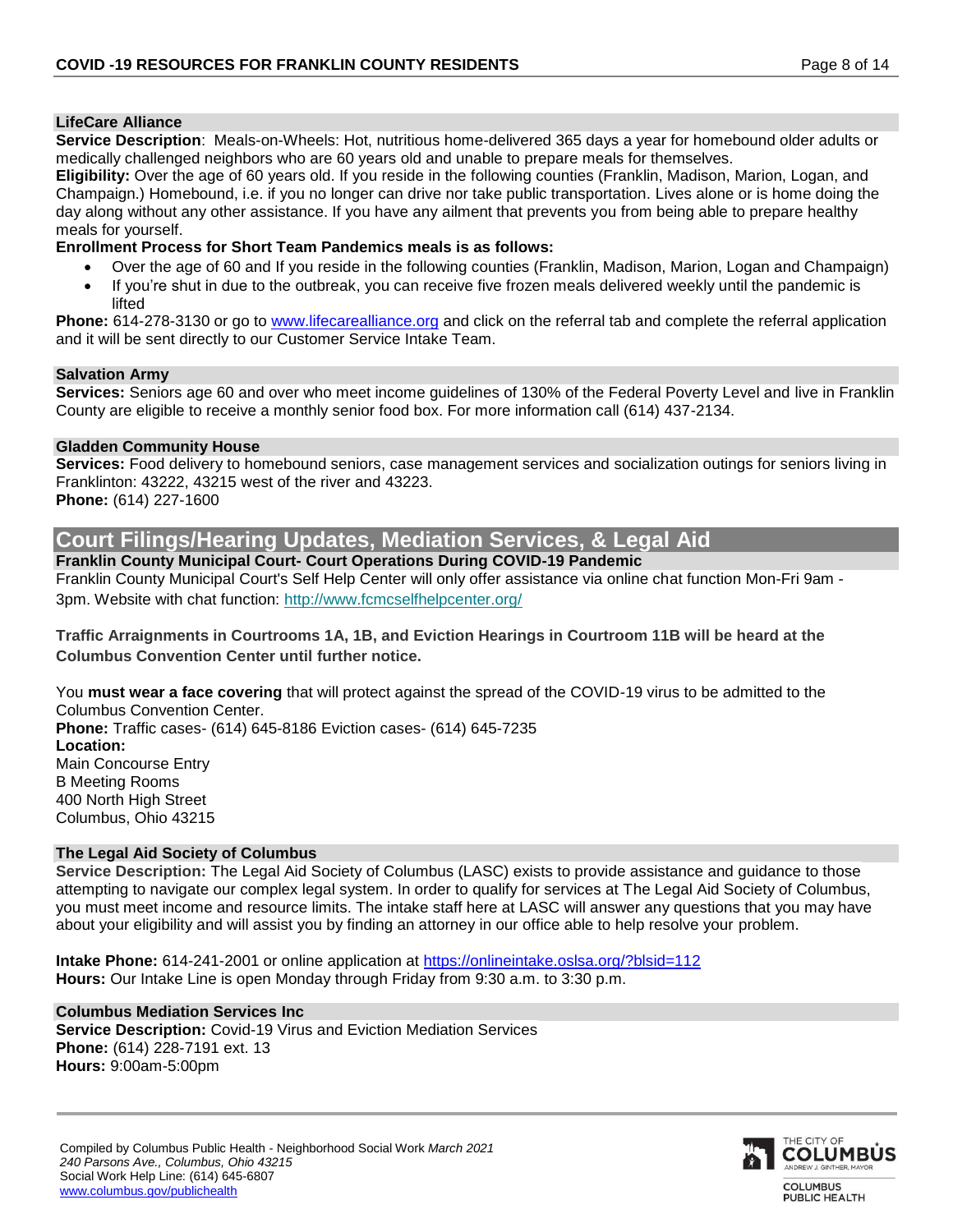# **Housing, Employmen, and Emergency Financial Assistance**

[https://www.findhelp.org/-](https://www.findhelp.org/)--social service resource search engine that pinpoints assistance through zip codes

#### **Ohio Department of Jobs & Family Services Unemployment Benefits**

**Hours:** Monday through Friday 8am-5pm

**Intake Process:** Franklin County workers impacted by closures due to COVID-19 should visit: www.unemployment.ohio.gov or call 1-877-644-6562.

**Hours:** weekdays from 7 a.m. - 7 p.m., Saturdays from 8 a.m. - 5 p.m. and Sundays from 9 a.m. - 1 p.m.

**SNAP Benefits**: Apply online at <https://benefits.ohio.gov/> \*\* If you have a child in kindergarten through twelfth grade in your household who was receiving free or reduced-price meals while in school, your child is eligible for the Pandemic Electronic Benefit Transfer (P-EBT) program to receive Supplemental Nutrition Assistance Program (SNAP) benefits as a result of the school closure. Please read<https://jfs.ohio.gov/ocomm/pdf/PEBT-flyer.pdf> for additional information.

## **\*\*NEW PRC Plus- Rental Assistance Program** (until funding is exhausted).

Provides one-time rental assistance payments for eligible families struggling to meet rent or facing eviction as a result of the COVID-19 pandemic. Eligible families will receive up to \$1,500 in one-time rental assistance per household. Families must reside in Franklin County, have at least one minor child and/or a pregnant person in the household, and have a gross household income between 166% and 300 percent of the federal poverty level in order to qualify. To apply please visit [https://jfs.franklincountyohio.gov/emergency-assistance-\(prc\).](https://jfs.franklincountyohio.gov/emergency-assistance-(prc))

**NOTE:** Jobs and Family Services hours of operation has changed to: 8 AM to 12 PM from Monday through Friday at all locations. No longer providing in-person customer assistance. FCDJFS urges customers to apply for benefits online or over the phone by calling 1-844-640-6446. You can apply, or check on the status of an existing application, over the phone at 1-844-640-6446 or online at any time at [www.benefits.ohio.gov.](http://www.benefits.ohio.gov/)

#### **The OhioMeansJobs Employment Center—APPOINTMENT ONLY**

**Phone:** Call 740-833-2338 to schedule your appointment. Only 1 person permitted per appointment. **Hours:** The OMJ Center will be open from 8:00 a.m. – 4:00 pm.

#### **Columbus Urban League**

**Service Description**: The Right to Recover program, funded by Columbus City Council, provides up to \$1,200 to cover the time off work needed to isolate, recover or care for a minor child recovering from COVID-19. **Phone:** 614-484-9111/ For applications and more information visit:<https://www.cul.org/right-to-recover/> **Address:** 788 Mount Vernon Avenue Columbus, OH | 43203

#### **IMPACT Community Action Hope Fund Rental Assistance is Back Open**

**Service Description:** To help renters and homeowners get the assistance they need to avoid water shutoff, eviction, and/or foreclosure. The Home Relief Fund 2020 is administered by IMPACT Community Action (IMPACT) and funded by the State of Ohio through the CARES Act. To apply, please visit<https://impacthopefund.org/>

#### **The Homelessness Prevention Network (HPN)**

**Service Description**: HPN maybe a great resource for utility and rent assistance for you and your family. For immediate assistance, please send an email to housingcrisis@@galddenhouse.org

If you have an eviction notice and are at imminent risk of homelessness reach out to our hotline open 24/7, at 614-274- 7000.

#### **Home Relief Grant**

**Service Description:** Ohioans can receive assistance with rent, mortgage, or utilities from the state of Ohio, through their local Community Action Agency (CAA). Check if you are eligible and apply at your local CAA. A list of agencies can be found at the bottom of this page. To apply, please visit<https://businesshelp.ohio.gov/home-relief-grant.html>

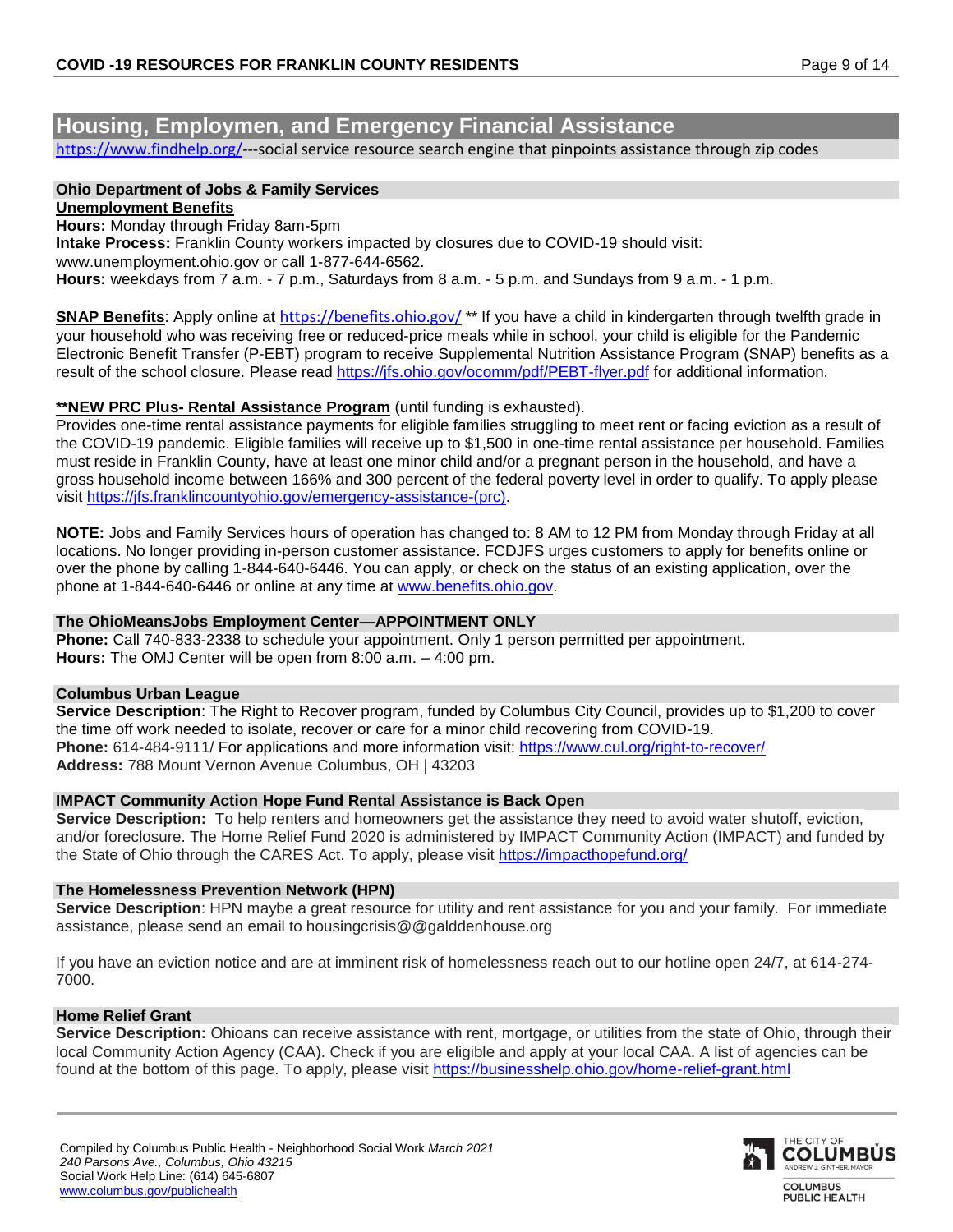#### **COMPASS**

Service Description: COMPASS (Congregational Outreach Ministries Program of Assistance & Social Service) is a collaboration involving numerous area churches and other community groups. COMPASS provides services to prevent homelessness and stall evictions, allowing families to remain in their homes. COMPASS does not have any in personhours. Because of COVID-19 we are processing all applications online. **Application:** <https://compass614.questionpro.com/>

#### **Financial Navigator—City of Columbus**

**Service Description:** Navigators can help you prioritize financial concerns, identify immediate action steps, and make referrals to programs and services.

To complete a form and request a phone session with a Financial Navigator, please visit https://fecpublic.force.com/fecbot/s/referral?c city=0016f00002aVBZnAAO&type=Financial\_Navigator A Financial Navigator will call you as soon as possible.

*Please note - Financial Navigators provide information relevant to your needs; they cannot provide direct financial assistance like cash or loans.*

#### **The Homeless Families Foundation**

**Service Description:** Provides housing, education, and family stabilization services. Phone: 614-461-9247 extension 141

# **Utilities Financial Assistance for Columbus Residents**

#### **City of Columbus Department of Public Utilities -- Utility Bill Assistance and Payment Plans**

**Service Description:** CARES Act Utility Bill Assistance. The City of Columbus has announced additional funds of the federal CARES Act funding is available for utility assistance grants. These funds will be distributed through the City to help families who have been unable to pay for utilities such as water service because of issues related to the coronavirus pandemic. For additional details and application please visit

<https://www.columbus.gov/WorkArea/DownloadAsset.aspx?id=2147517771>

#### **HEAP – Home Energy Assistance Winter Crisis Program- November 1- March 31, 2021**

**Service Description:** Provides a one-time benefit to eligible Ohioans with cooling assistance, assistance with electric utility bills, central air conditioning repairs, and air conditioning unit and/or fan purchases. Households with a household member who is either 60 years of age and older, has been diagnosed with COVID-19, or has a certified medical condition, and households who have a disconnect notice, have been shut off, or are trying to establish new electric service may be eligible. Please contact your local Energy Assistance Provider for a list of all required documents. Depending on your income type, additional forms may be required.

**Phone:** 1(800) 282-0880

**Hours:** Monday through Friday, 7:30 a.m. to 5:00 p.m. **Website:** [https://development.ohio.gov/is/is\\_heap.htm](https://development.ohio.gov/is/is_heap.htm)

**Columbus Literacy Council (CLC)** is assisting anyone in the Franklin County Area pay their utility bill. For more information, please call Sam at (614) 282-7661x722 or email [sam@columbusliteracy.org](mailto:sam@columbusliteracy.org)

**Catholic Social Services** providing emergency assistance for utility services to Franklin County residents facing hardship due to COVID-19. **Call 614-221-5891 to learn if you qualify. For Spanish Speakers: 614-340-7061** Learn more here [https://www.colscss.org/wp-content/uploads/2017/03/The-City-Cares-Program-Emergency-Utility-](https://www.colscss.org/wp-content/uploads/2017/03/The-City-Cares-Program-Emergency-Utility-Assistance.pdf)[Assistance.pdf](https://www.colscss.org/wp-content/uploads/2017/03/The-City-Cares-Program-Emergency-Utility-Assistance.pdf)

## **The Breathing Association:**

614-457-2997 <https://www.breathingassociation.org/services/heap/>

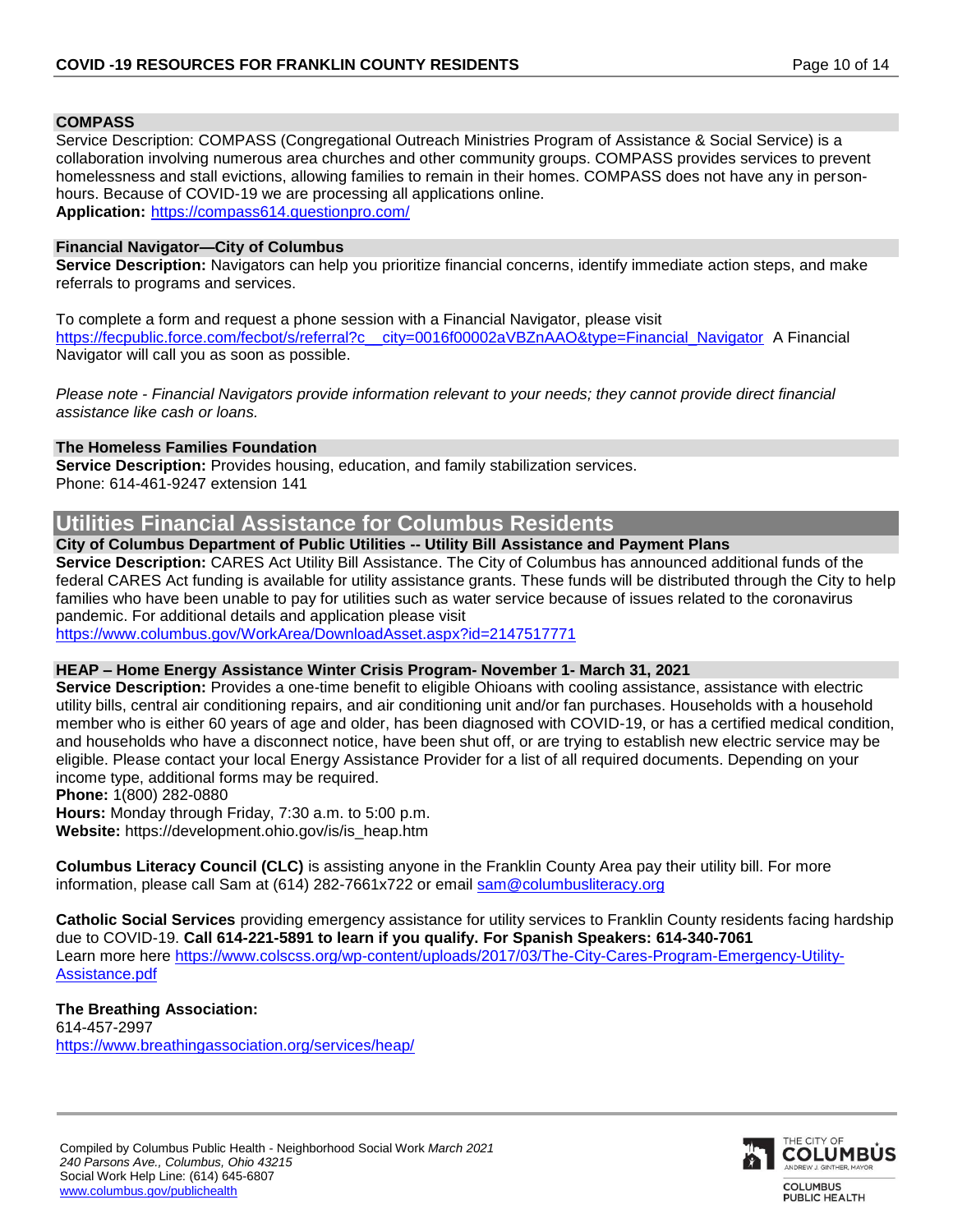# **YMCA:**

614-705-9151 <https://ymcacolumbus.org/social-services/rapid-rehousing>

**Central Community House of Columbus Inc.:** 614-252-3157 <http://cchouse.org/services/community-services>

**Community Refugee & Immigrant Services:** 614-235-5747 <https://www.crisohio.org/services/>

**LifeCare Alliance:** 614-278-3130 [https://www.lifecarealliance.org](https://www.lifecarealliance.org/) 

## **St. Stephens Community House:**

614-294-6347 <https://www.saintstephensch.org/neighborhood-services/>

# **Mid-Ohio Board of Independent Living:**

614-725-1695 [https://www.mobileonline.org/#](https://www.mobileonline.org/)

# **Gladden Community House:**

614-227-1600 http://gladdenhouse.org/community-services-2/

# **Mental Health and Substance Abuse & Recovery Support Resources**

## **Hotlines**

**If you or someone you know is experiencing a mental health or addiction crisis, call:**

- Netcare Access: For immediate assistance for Adults in crisis: 614-276-2273.
- **Netcare Access is not accepting walk-ins, law enforcement or other referrals at this time.**
	- Nationwide Children's Hospital: For immediate assistance for a Youth (17 and under) in crisis: 614-722-1800

# **If you or someone you know is in distress, contact:**

- **Franklin County Suicide Prevention Hotline** call or text: 614-221-5445
- (Texting only available from 12:00 PM to 10:00 PM) **Teen Suicide Hotline**: 614-294-3300
- **Senior Suicide Prevention Hotline**: 614-3309
- **Veteran crisis line**: 1-800-273-8255 option 1 (or text 838255)
- 
- **The National Suicide Prevention Lifeline**: 1-800-273-8255
- Text 4HOPE to the **Crisis Text Line**: 614-741-741
- Call The **National Disaster Helpline** at 1-800-985-5990 or text "TALKWITHUS" to 66746 DDH provides crisis counseling and support for anyone in the U.S. experiencing distress or other
	- behavioral health concerns related to any natural or human-caused disaster, including public health emergencies.
- **The Trevor Project**, call 1-866-488-7386 or text START to 678678. A national 24 hour, toll free confidential suicide hotline for LGBTQ Youth.
- **The Warmlines** exists to help individuals in their recovery from mental health issues and let them know they are not alone. Call 614-358-8255
- **The National Domestic Violence Hotline**: 1-800-799-7233 or 1-800-799-7233 for TTY or if you're unable to speak safely, you can log onto thehotline.org or text LOVEIS to 22522.

#### $\bullet$ **Harding Hospital- PHP/IOP and STAR TRC**

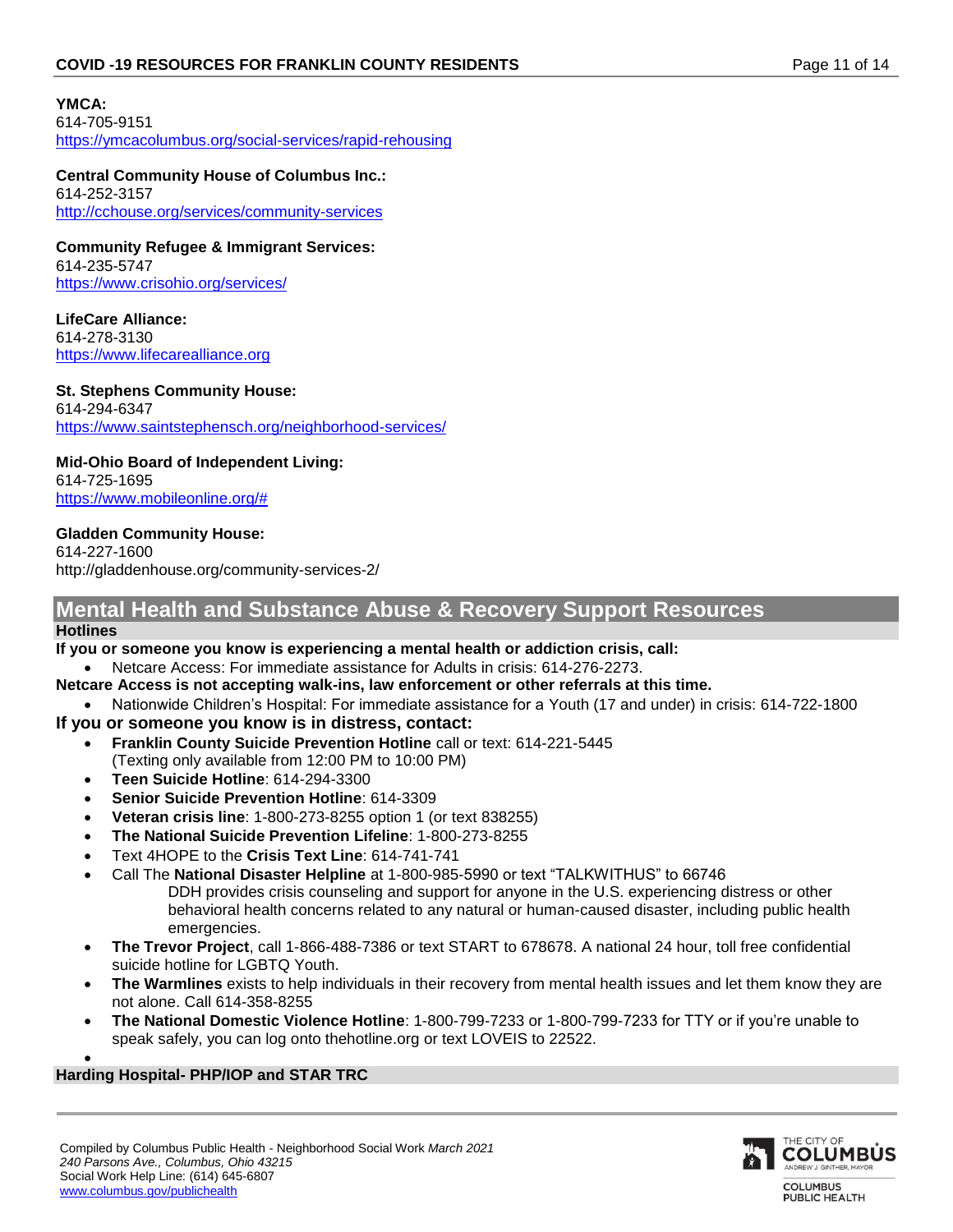**Service Description:** Harding's Partial Hospitalization Programs /Intensive Outpatient programs are running virtually via WebEx and new patients can call and speak with Tonya or Amber to schedule a virtual orientation. **Phone:** 614-293-9560 or 614-293-7827 (STAR).

The STAR TRC case management team and therapists are utilizing various means to provide support, services, and therapy to our patients. The referral process remains the same for the STAR TRC.

# **RiverVista**

**Service Description:** behavioral health hospital, serving the adult and senior populations in a contemporary hearing environment.

**Hours:** open 24/7 and accept walk in's.

**Phone:** 614-643-5500- Referral Line.

**Address:** 1599 Alum Creek Drive Columbus, Ohio 43209

## **SAFE Stations Access to Detox**

**Services:** providing 24/7 access to eligibility screening and transport to treatment for those in active addiction. In response to the COVID-19 health crisis, temporary changes are being made to the screening process to adhere to physical distancing guidance and ensure EMS crews are available to respond to the higher volume of community 9-1-1 calls. Those without access to transportation can still walk into the Whitehall Division of Fire to be screened and transported to treatment.

**Phone:** 614-237-5478 to receive screening over the phone 24/7. **Location:** 390 South Yearling Road, Whitehall, OH 43213 **Hours:** Monday-Friday 8:00am-5:00pm.

# **Franklin County Public Health**

**Narcan Kits:** Get NARCAN mailed to you:<https://fckaddiction.com/>

# **Counseling/Support Groups/ Domestic Violence Resources for Victims**

# **Pro-Bono Counseling**

**Service Description:** Pro-Bono Counseling program is **still accepting referrals.** Many of their volunteers may be utilizing tele-therapy options to promote a healthy environment. *Please note:* Wait times may be longer than usual, but we are working diligently to get you connected.

**Phone:** 614-884-7227 for urgent counseling needs.

# **Discreet Texting Service - City Attorney's Office**

**Services:** Victims can reach the City Attorney's Domestic Violence & Stalking Unit by sending a text message and providing domestic violence advocates with their name, a safe time to communicate, and an email or phone number where they can be reached. For their protection, victims are encouraged to delete their own message after it is sent. The City Attorney's domestic violence advocates will contact the victim at the designated time to discuss safety planning for them and their family. **Phone:** 614-653-8075.

#### **Columbus Springs PHP and IOP**

**Service Description:** Columbus Springs has begun offering group teletherapy through Zoom's secure video conferencing for both their partial hospitalization program (PHP) and intensive outpatient program (IOP).

Please feel free to reach out with any questions or concerns. We're happy to help connect patients to the appropriate levels of care with assessments 24 hours a day, seven days a week.

**Phone:** 614-717-1800 (Dublin) and 614-300-9100 (Columbus)

# **Cornerstone of Hope**

**Service Description:** Cornerstone of hope is now offering Telehealth, a virtual counseling service. Telehealth will allow us to continue offering our grief counseling services, while minimizing interruption of services and upholding a high standard of care.

**Phone:** 614-824-4285 to set up a Telehealth appointment today.

# **Focus Counseling Clinic**

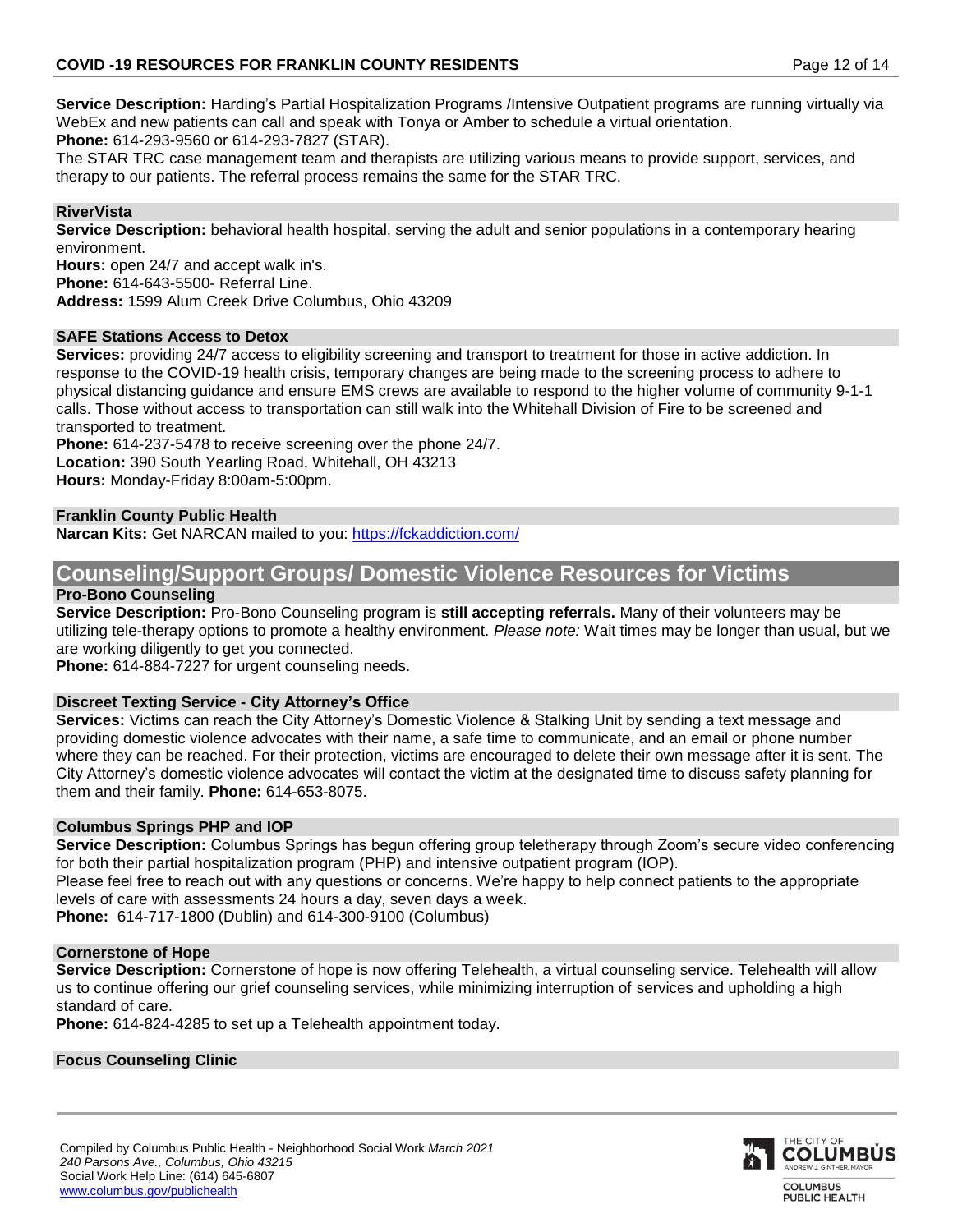**Service Description:** provide counseling services for adolescents (13+), families, individuals and couples. We also provide community based, in-home, in-school concierge counseling for adolescents (13+) and their families. Call 614-489-8759 to schedule an appointment or complete the form below

# **Grief Recovery Institute**

Grief Recovery Method specialists and programs in central Ohio. Contact Lois Hall @ [lhall.griefrecoverymethod.com](http://lhall.griefrecoverymethod.com/) and/or [www.griefrecoverymethod.com/grms/lois-hall](http://www.griefrecoverymethod.com/grms/lois-hall)

# **NAMI Franklin County**

**Service Description:** NAMI Franklin County is available to speak via telephone and help connect you with the resource you need. NAMI Franklin County is offering select support groups and classes online via Zoom. Visit their website here:<https://namifranklincounty.org/> for meeting codes and passwords. **Phone:** 614-501-6264. If you need help after regular business hours, please call: 614-266-06709.

# **Online Meeting Directory for AA**

**Service Description:** Offers a directory of AA online meetings for everyday of the week and at different times.

[Https://www.aa-intergroup.org/directory.php](https://www.aa-intergroup.org/directory.php)

# **Online Recordings of AA speakers**

**Service Description:** Offers online recordings of AA speakers.

- [Https://www.aaspeaker.com/](https://www.aaspeaker.com/)
- <https://www.hacoaa.org/archives/speakers/>
- <https://www.recoveryaudio.org/>

# **Pause a While**

**Service Description:** provides free AA meetings, daily at 2 PM CT **Phone:** 425-436-6360, access code 422932#

## **My Recovery Works- Peer Support**

**Service Description:** During this time of concern over Covid-19, individuals can become anxious and isolated. To help combat this, we would like to offer our assistance of Peer Support. Although groups are being suspended, all Peer Supporters are available to provide resource/linkage information that someone may need by phone. **Phone:** 614-294-7117 or [www.myrecoveryworks.com](http://www.myrecoveryworks.com/)

# **Southeast Healthcare**

**Service Description:** Still filling prescriptions, ensuring that clients are receiving their medications, and assess their wellbeing. The addiction treatment programs continues to operate and clients are seen on an individual basis only. Groups are not meeting at this time. Currently exploring opportunities for behavioral and primary telehealth whenever possible. **Location/Hours:** Downtown Columbus Office, 16 W. Long Street, will close daily at 5:00 PM, effective immediately. Merion Village, office hours in Columbus, 8:00 AM to 7:15 PM, Tuesday and Wednesday, and 8:00 AM to 5:00 PM, Monday, Thursday and Fridays.

**Phone:** 614-360-0222 **-** central scheduling number for Franklin County mental health, primary healthcare and dental care services.

# **Alvis Community Reentry Program**

**Services Description:** Reentry and family support programs: behavioral health and substance abuse treatment services, recovery housing for women and children, and services to individuals with developmental disabilities who are trying to live their lives more independently in the community.

There are no changes in the hours of operation at any of our Residential Facilities (halfway houses and recovery houses) or at any of our DD Facilities (Wittwer Hall, licensed supported living, and regular supported living).

All other **locations of Alvis** are operating with reduced hours and minimal on site staff:

- Women's Behavioral Health Treatment Services through Amethyst program, please call (614) 242-1284.
- Behavioral Health Treatment service through, Choices program, please (614) 252-8834
- Workforce Development services at Alvis Community Reentry Services Center, please call (614) 252-0660.

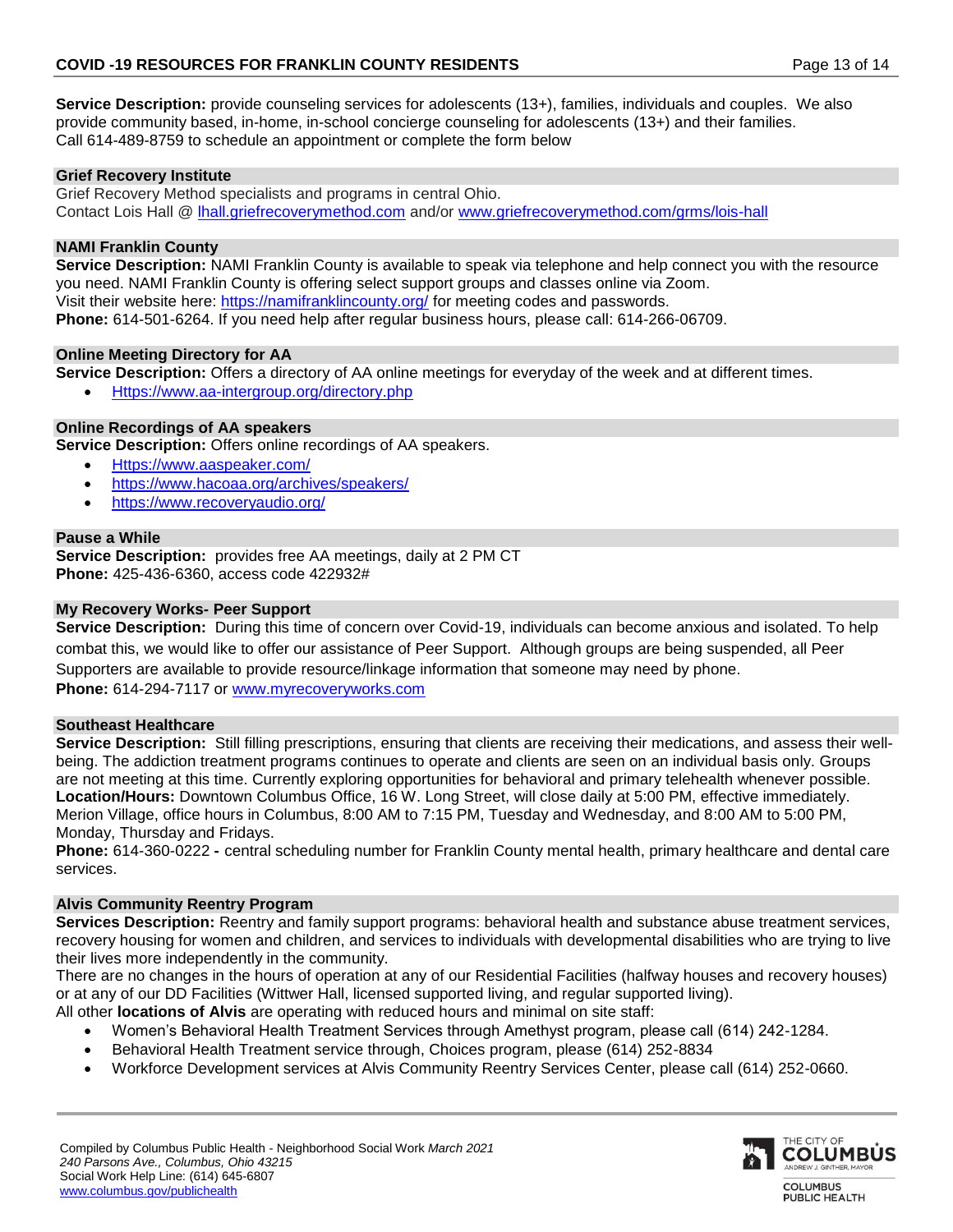For all other Alvis services or departments, please call (614) 252-8402.

# **Afrocentric Personal Development Shop**

**Service Description**: Wellness programs, treatment and recovery services for individuals, families, and organizations and communities. APDS is still accepting new clients. Call to schedule an appointment or walk-in between the hours of **Location:** 1409 E. Livingston Ave, Cols 43205 **Phone:** (614) 253-4448 **Hours:** 9:00am-6:00pm**. \*\*Tuesdays and Thursdays 9:00 am to 12:30 pm. APDS provides "walk-in" intake/assessments for Medication Assisted Treatment (MAT) Program clients. No appointment necessary.**

# **Franklin County Re-Entry**

**Service Description: Franklin County Re-Entry Crisis Quick Guide,** For *Case-by-Case Information, Call 614.733.4348 or 614.525.4104 (M-F: 9:00 – 3:00)* [https://columbus.org/wp-content/uploads/2020/04/COVID\\_Re-Entry\\_Sheet\\_2a.pdf](https://columbus.org/wp-content/uploads/2020/04/COVID_Re-Entry_Sheet_2a.pdf)

# **RREACT- RAPID RESPONSE EMERGENCY ADDICTION AND CRISIS TEAMS**

**Services**: Addiction Support Services. A paramedic, mental-health nurse and a social worker will follow up with overdose patients treated by Columbus fire medics. Those who are interested in additional recovery are then put in touch with the nonprofit group Southeast Inc. for treatment. **Phone:** 614-330-3413

## **Columbus Public Health- Alcohol and Drug Services Program**

**Services:** Alcohol and Drug Services is mailing Narcan Nasal Spray to residents of Franklin County. Community members can fill out a secure online form [\(https://redcap.columbus.gov/surveys/?s=WYWTREKWXY\)](https://redcap.columbus.gov/surveys/?s=WYWTREKWXY) found on the Health Department's website [\(https://www.columbus.gov/publichealth/programs/Alcohol-and-Drug-Abuse/Access-to-Naloxone/\)](https://www.columbus.gov/publichealth/programs/Alcohol-and-Drug-Abuse/Access-to-Naloxone/). After the form is reviewed, the Narcan kit with information about opioids use and instructions on how to administer and use Narcan will be sent. **Phone**: 614-645-6839.

**Comp Drug** 

**Services:** Providing a variety of treatment options to those seeking help for their addictions. Medicated Assisted Treatment (MAT) services available. Group and individual outpatient treatment services and mental health counseling. **Address:** 547 E 11th Ave, Columbus, OH 43211

**Phone:** 614-224-4506

# **Safe Point Services**

**Services:** Providing overdose prevention education, syringe exchange, linkage to care, drug intervention and HIV, STI, Hepatitis C testing.

**Address:** 1267 W. Broad Street, Columbus, OH, 43222

**Hours:** Safe Point syringe exchange services will be open TUES, 4-8 PM and SAT, 9-1 PM only.

Due to concerns of COVID-19, program services will be expedited for your safety.

# **Financial Assistance for Funeral or Memorial Services and Resources**

**JOIN (Catholic Social Services)** will assist low income families with burial assistance if under the 175 percent of poverty level (\$18,953 annually for a single person). Please call 614.241.2531. Intake is processed by phone.

**The Columbus Department of Public Safety** (614.645.8366) has limited assistance to indigent families for burial assistance up to \$750.00. You have to be Columbus resident. The funeral home has to complete the application, submit a copy of the death certificate and an itemized list of costs. This can take up to two weeks to process.

**Schoedinger's, Newcomer and several other Funeral Homes** in the area offer programs for children up to 5 years of age that have died. Please call your preferred funeral home for more information.